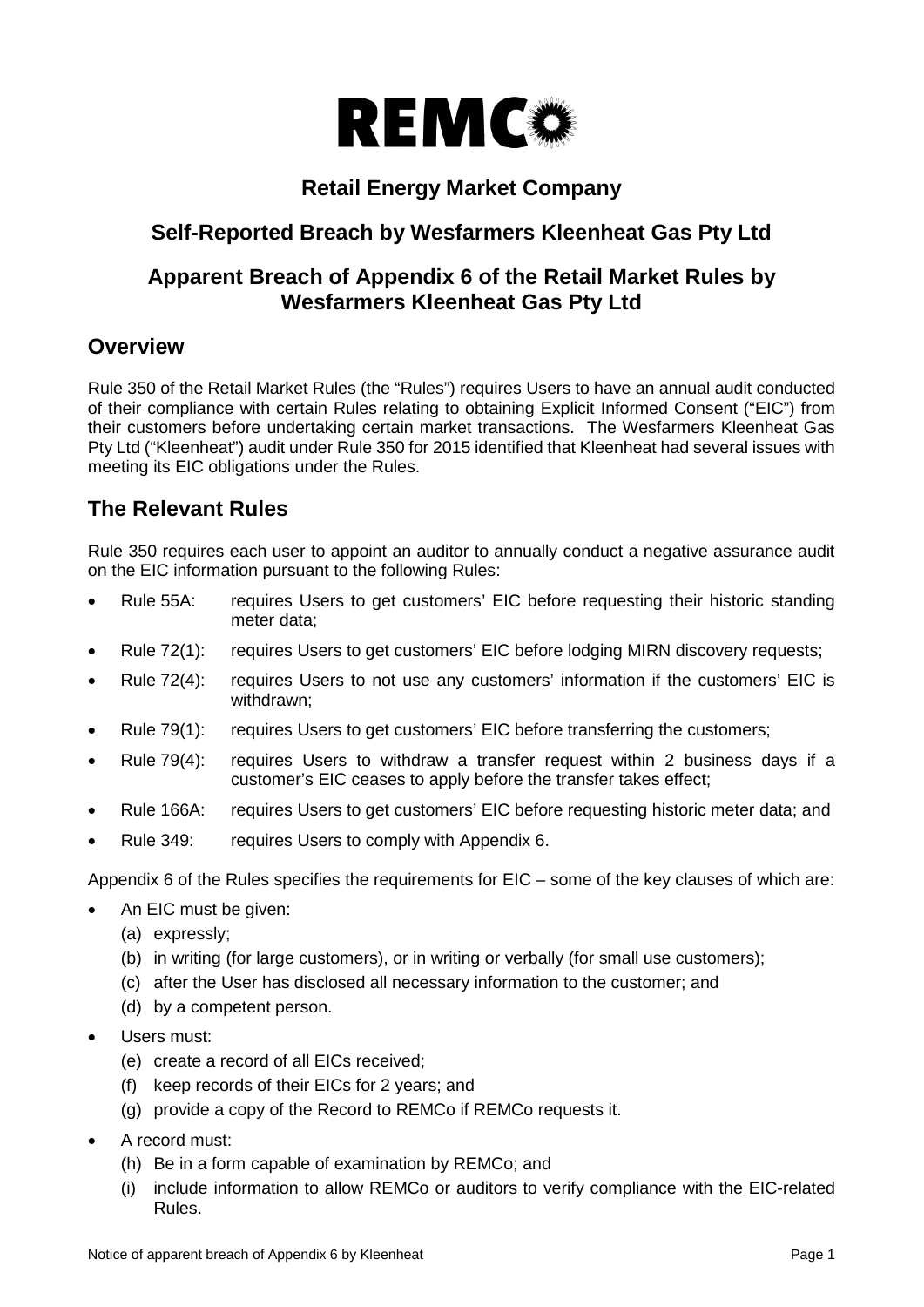# **Apparent Rule Breaches**

Users must submit their auditor's report under Rule 350 to REMCo within 3 months after the end of the year (i.e. by before 31 March). Kleenheat provided its 2015 auditor's report to REMCo on 30 March 2016, advising that the auditor found that Kleenheat had some issues with meeting its EIC obligations under the Rules in 2015.

#### **Regarding Small Use Customers:**

The audit uncovered 507 failures by Kleenheat to record EIC for small use customers.<sup>[1](#page-1-0)</sup> This represents 0.9% of the Kleenheat's 58,208 small use customer transfers in 2015. Examples of the kinds of failures include:

- not recording customers' EIC because the recording was paused while the customers' credit card details were being taken and not resuming the recording once the EIC was received; and
- The recording of customers' EIC being overwritten by a beep, making it inaudible.

These issues represent breaches of clauses (e) and (f) from Appendix 6 of the Rules, as Kleenheat does not have a record of the relevant EICs for these customers.

#### **Regarding Large Customers:**

The audit uncovered one isolated instance of an incorrect EIC for a Small-Medium Enterprise ("SME").[2](#page-1-1) The EIC for the SME was obtained using the incorrect consent template.

The audit uncovered three instances of incorrect EICs for Commercial and Industrial ("C&I") customers,[3](#page-1-2) including:

- two instances where Kleenheat responded to a Request for Proposal ("RFP"), where Kleenheat considered that EIC was implicit in the RFP and did not follow up with written EIC; and
- an isolated instance were verbal EIC for a SME was obtained orally, but clause (b) from Appendix 6 of the Rules specifies that EIC for large customers must by written, and Kleenheat did not follow-up for a written EIC following identification of usage >1TJ/a.

These issues represent breaches of clause (b) from Appendix 6 of the Rules, as Kleenheat does not have a written EIC for these three large customers.

## **Proposed Action**

i,

To address the EIC issues with small use customers, Kleenheat:

- has revised and tested its customer service scripts to take customers' EIC before their credit card details;
- has made changes to its customer service systems to provide a reminder to customer service staff about recording EIC;
- has changed it process for RFPs to ensure EIC to obtain historical data is obtain separately and in line with explicit wording in the Rules, in addition to the consent provided by customer to undertake all actions necessary to provide quotation as instructing in standard RFP process;
- has provided further and ongoing training to its customer service staff and sales executives, and has revised its training documents; and

<span id="page-1-0"></span><sup>1</sup> A small use customer is one that consumes ≤1TJ/a of gas.

<span id="page-1-1"></span><sup>2</sup> A SME is a business customer that consumers >1TJ/a of gas but ≤01TJ/a.

<span id="page-1-2"></span><sup>3</sup> A C&I customer is a business customer that consumers >10TJ/a of gas.